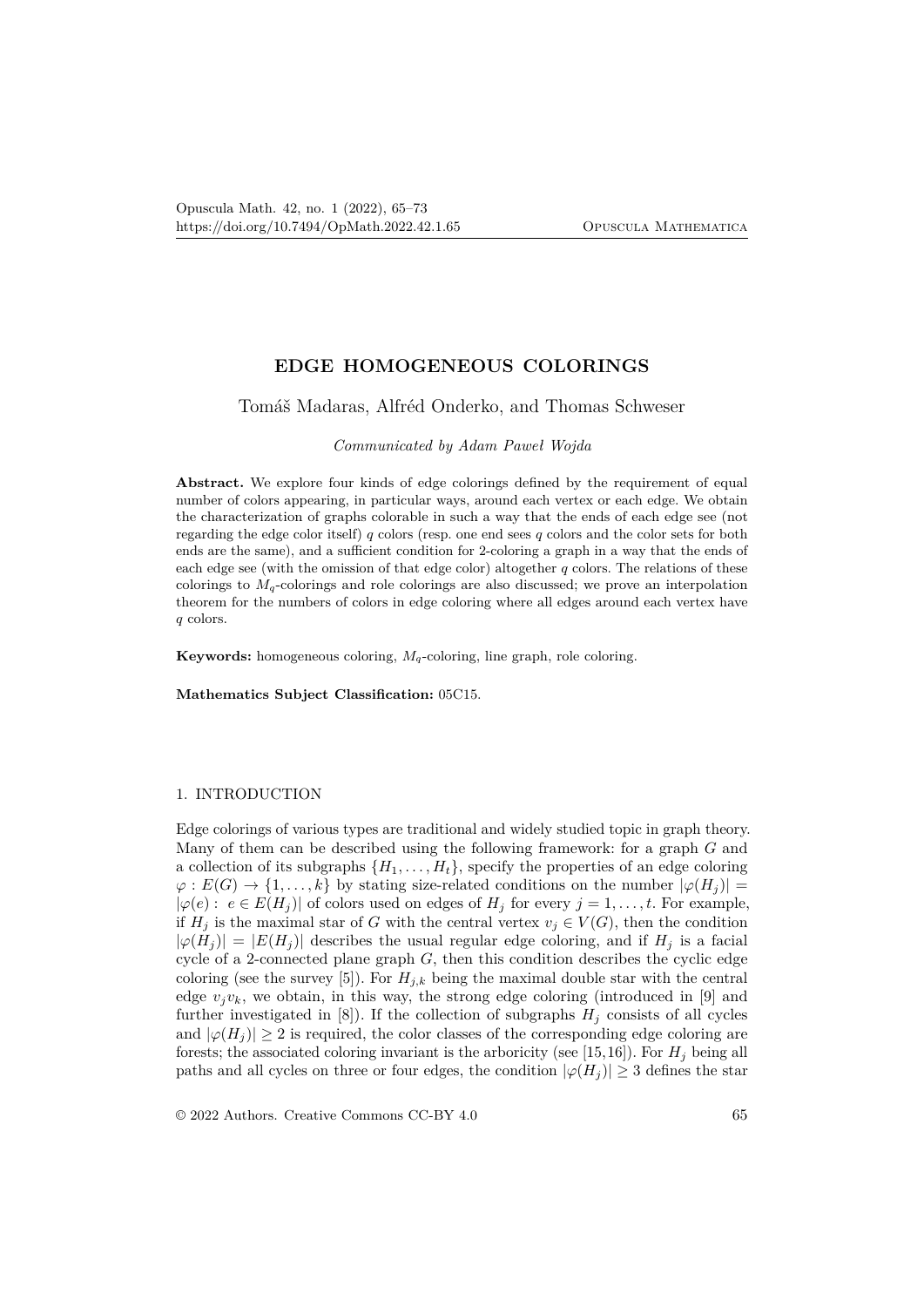edge coloring (first considered in [14] and recently surveyed in [13]). Further examples are so called  $M_i$ - and  $m_i$ -colorings introduced by Czap [2]: the collection of subgraphs *H*<sub>j</sub> consists again of all maximal stars, and it is required that  $|\varphi(H_i)| \leq i$ , respectively  $|\varphi(H_i)| \geq i$  for a fixed positive integer *i*; the corresponding graph invariants  $\mathcal{K}_i(G)$ and  $k_i(G)$  (the maximum and the minimum number of colors that may be used in an  $M_i$ <sup>-</sup>, respectively  $m_i$ -coloring of *G*) were further studied in [1, 3, 4, 6, 11].

Here, we explore some further kinds of edge colorings, which are defined in a similar manner as  $M_i$ - or  $m_i$ -colorings. Let q be a fixed positive integer, G be a graph, and  $\varphi$ be an edge coloring of *G*. We use the following notation: if *H* is a maximal star of *G* with central vertex *v*, we put  $\varphi(v) := \varphi(H)$ . Similarly, if *H* is a maximal double star with central edge  $e = uv$ , we put  $\underline{\varphi}(e) := \varphi(H)$ . Finally, we use the notation  $\underline{\varphi}_u(e)$  for the set of colors used on the maximal star centered at *u* except of the color of *e* (that is,  $\underline{\varphi}_u(e) = {\varphi(uw) : w \neq v}.$ 

We say that  $\varphi$  is:

– an  $M_{=q}$ -coloring, if for every vertex  $v \in V(G)$ , we have

$$
|\underline{\varphi}(v)| = q,
$$

− an  $L_{=q}$ *-coloring*, if for every edge  $e \in E(G)$ ,  $e = uv$  we have

 $|\underline{\varphi}_u(e) \cup \underline{\varphi}_v(e)| = q,$ 

− an  $E_{=q}$ -coloring, if for every edge  $e \in E(G)$ ,  $e = uv$  we have

$$
|\underline{\varphi}_u(e)|=q\quad\text{and}\quad |\underline{\varphi}_v(e)|=q,
$$

 $−$  an  $E_{\approx q}$ *-coloring*, if for every edge  $e \in E(G)$ ,  $e = uv$  we have

$$
|\underline{\varphi}_u(e)|=q\quad\text{and}\quad \underline{\varphi}_u(e)=\underline{\varphi}_v(e).
$$

Note that every  $M_{=q}$ -coloring is both an  $M_{q}$ - and an  $m_{q}$ -coloring. The second coloring, *L*<sup>=</sup>*q*-coloring, corresponds to *q*-homogeneous vertex coloring (considered in [12] and further in [20]; the defining property is the same number of colours used on neighbours of every vertex) of the line graph of *G*, but without the requirement to be proper. It is easy to see that every  $E_{\approx q}$ -coloring is also an  $E_{=q}$ -coloring and an  $L_{=q}$ -coloring. The converses are not true: for example, take a graph of 3-gonal prism *D*3, color all edges in both triangular faces by 1 and 2, respectively, and the remaining edges by 3; we obtain an  $L_{=2}$ -coloring which is neither  $E_{=2}$ -coloring nor  $E_{\approx 2}$ -coloring. Similarly, the 4-coloring of  $D_3$  in which both triangular faces are rainbow and all quadrangular faces bichromatic is an  $E_{=2}$ -coloring, but not  $E_{\approx 2}$ -coloring. Finally, the 2-coloring of *D*<sup>3</sup> obtained by coloring the edges of a perfect matching by 1 and all other edges by 2 is an  $M_{-2}$ -coloring, but not a coloring of any of three remaining types.

Regarding  $M_{=q}$ -coloring, we obtain the following interpolation coloring theorem.

**Theorem 1.1.** Let  $q \geq 2$  be an integer and let G be a graph with  $\delta(G) \geq q$ . Then, for *each integer*  $k$ *,*  $q + 1 \leq k \leq K_q(G)$ *, there exists an*  $M_{=q}$ *-coloring of*  $G$  *which uses*  $k$ *colors.*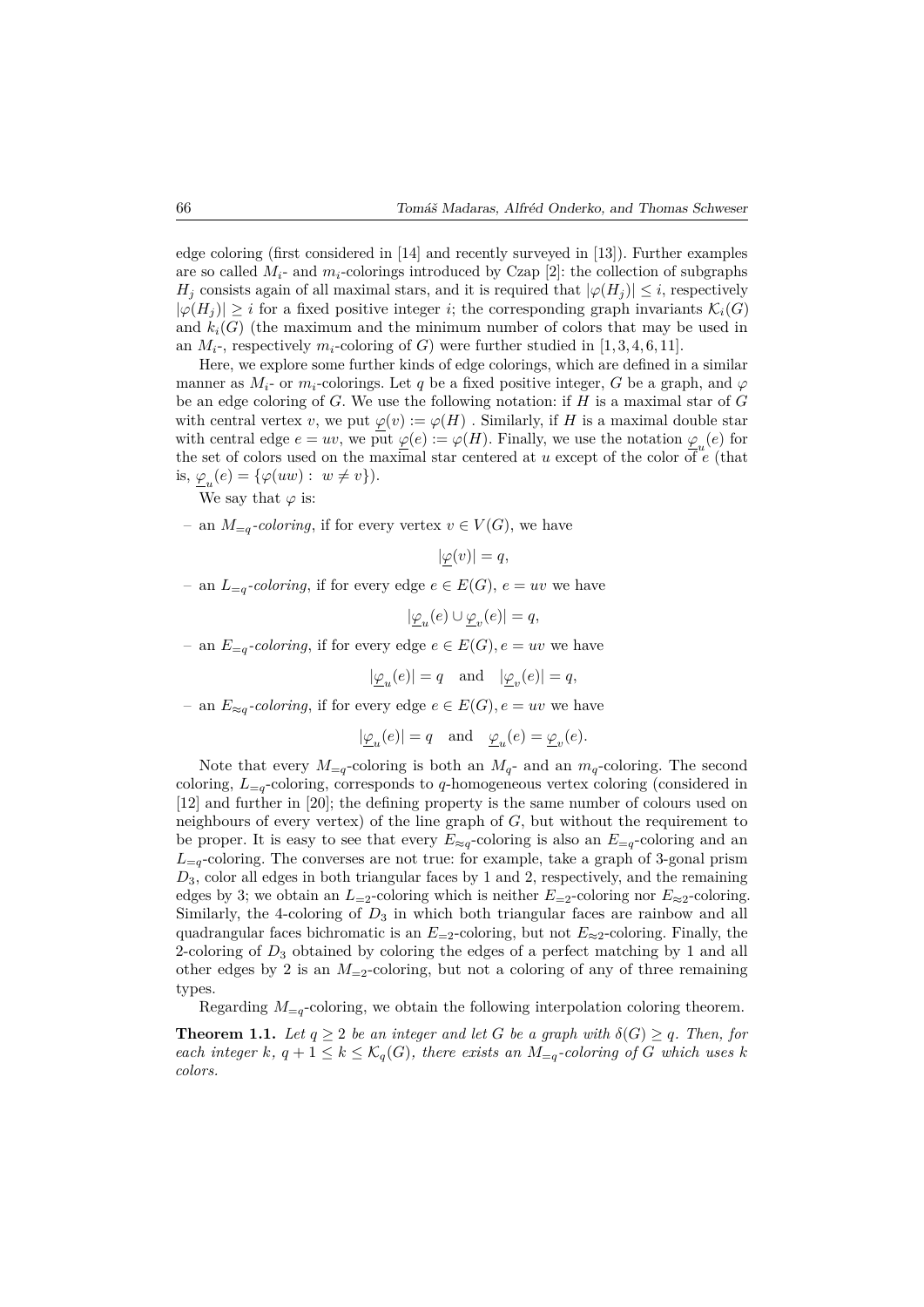For the other coloring concepts, we prove several existence results:

**Theorem 1.2.** Let *G* be a graph with  $\delta(G) \geq 4$ . Then *G* is  $L_{=2}$ -colorable using two *colors.*

**Theorem 1.3.** Let  $q > 2$  be an integer and let G be a connected graph. Then G is  $E_{\approx q}$ *-colorable if and only if G is either a*  $(q+1)$ *-regular graph of Class 1 or*  $\delta(G) \geq 2q$ *; in addition, the number of colors used is*  $q + 1$  *in the former and*  $q$  *in the latter case.* 

**Theorem 1.4.** Let  $q \geq 2$  be an integer and let G be a connected graph. Then G is *E*<sub>=*q*</sub>-colorable if and only if *G* is either a  $(q + 1)$ -regular graph or  $\delta(G) \geq 2q$ .

## 2. PROOFS

The proof of Theorem 1.1 is implied by two lemmas which treat the existence of an  $M_{=q}$ -coloring for small and large number of used colors, respectively. The following fact is easy to see:

**Observation 2.1.** *If G is a graph and k is an integer,*  $\chi'(G) \leq k \leq |E(G)|$ *, then there is a proper edge coloring of G which uses k colors.*

**Lemma 2.2.** *Let q and k be integers,*  $q \geq 2$  *and*  $q + 1 \leq k \leq 2q - 1$ *. Let G be a graph such that there are at least two non-pendant vertices of*  $G$  *and*  $\deg_G(v) \geq q$  *for each such vertex v. Then there is an edge coloring*  $\varphi$  *of G which uses k colors and*  $|\varphi(v)| = q$ *for each vertex v of degree at least q.*

*Proof.* Let *k* and *q* be fixed throughout this proof. For the sake of simplicity we denote following two statements for an arbitrary graph *G*:

A(*G*): "There are at least two non-pendant vertices of the graph *G* and  $\deg_G(v) \geq q$ for each such vertex *v*."

C(*G*): "There is an edge coloring  $\varphi$  of *G* which uses *k* colors and  $|\varphi(v)| = q$  for each vertex *v* of degree at least *q*."

The goal of the proof is to show that  $A(G)$  implies  $C(G)$ .

Clearly, if  $A(G)$  is true then *G* has at least 2*q* − 1 edges. Denote by  $V_{\geq q}(G)$  the set of vertices of degree at least *q* in *G*. Let

$$
S(G) = \sum_{v \in V(G)} \max\{0, \deg_G(v) - q\}.
$$

First suppose that  $S(G) = 0$ . In this case, the degree of each non-pendant vertex is precisely *q*. Thus, maximum degree of *G* is *q* and from Vizing's theorem we get  $\chi'(G) \in \{q, q + 1\}$ . Therefore,  $\chi'(G) \leq q + 1 \leq k \leq 2q - 1 \leq |E(G)|$  and from Observation 2.1 the existence of  $\varphi$  with required properties follows.

Suppose now that  $S(G) > 0$  and for every graph  $G'$  with  $S(G') < S(G)$  the statement  $A(G')$  implies  $C(G')$ . Since  $S(G) > 0$ , there is a vertex x of G of degree at least  $q + 1$ . There are three major cases to consider.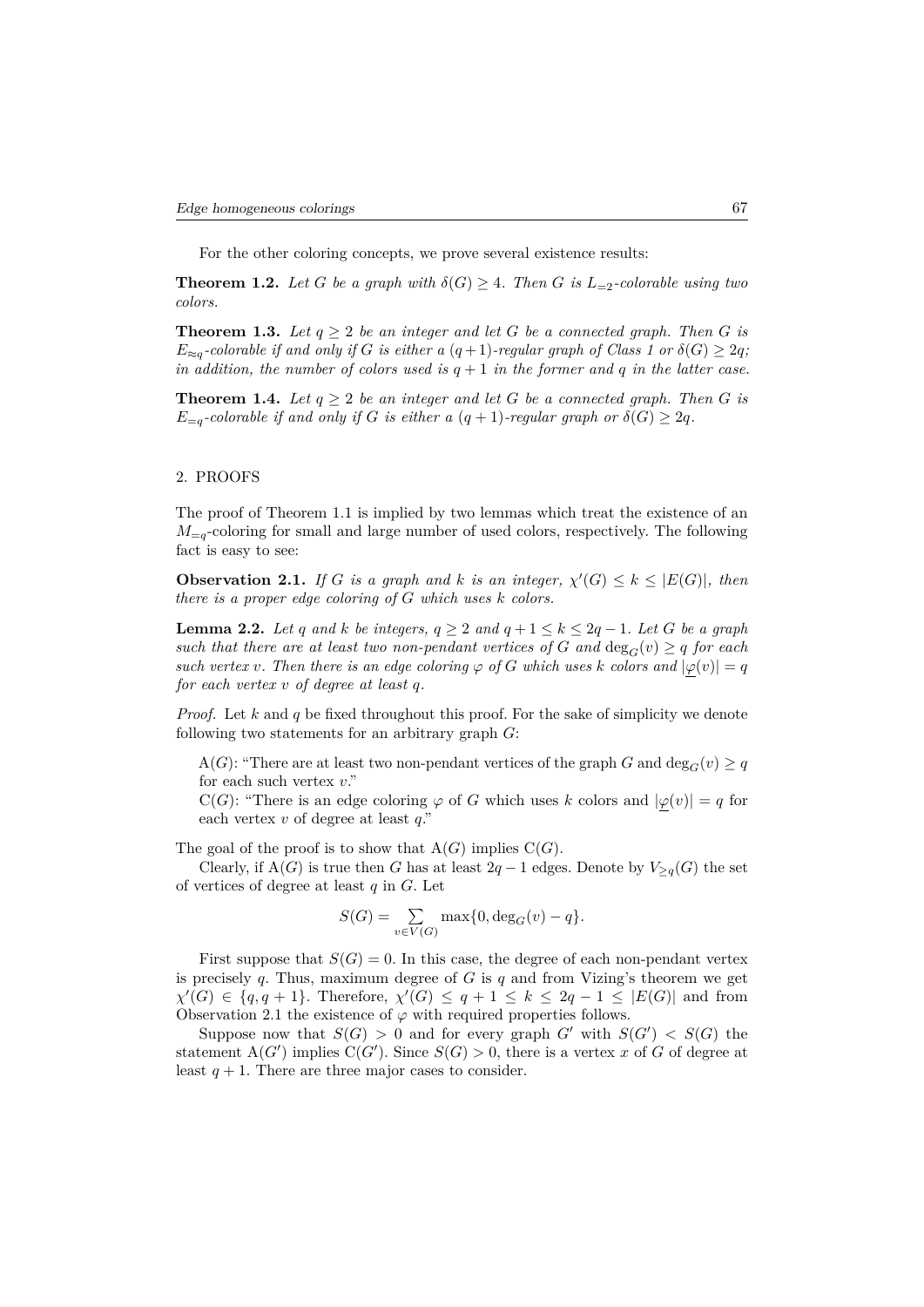*Case* 1. Every neighbor of *x* is pendant. Let *y* be a neighbor of *x* in *G*. Clearly, *V*>*q*(*G*−*y*) = *V*>*q*(*G*) and therefore, A(*G*−*y*) is true. Since *S*(*G*−*y*) is clearly smaller than *S*(*G*), there is an edge coloring  $\psi$  of *G* − *y* which uses *k* colors and  $|\psi(v)| = q$ for each  $v \in V_{\geq q}(G - y)$ . Set  $\varphi(e) = \psi(e)$  for every edge  $e \in E(G - y)$  and  $\varphi(xy) = c$ , where *c* is a color from  $\psi(x)$ . It is easy to see that  $\varphi(G) = \psi(G - y)$  as well as  $\varphi(v) = \psi(v)$  for each vertex  $v \neq y$  of *G*. Thus,  $\varphi$  is the coloring of *G* with required properties.

*Case* 2. The vertex *x* has a neighbor *y* of degree at least  $q + 1$  in *G*. By removing the edge *xy* we obtain the graph  $G - xy$  such that  $S(G - xy) < S(G)$  and  $A(G - xy)$  is true. Therefore, like in the previous case, there is an edge coloring  $\psi$  of  $G - xy$  such that  $|\psi(G - xy)| = k$  and  $|\psi(v)| = q$  for each  $v \in V_{\geq q}(G - xy)$ . Since both *x* and *y* are vertices of degree at least *q* in  $G - xy$  and  $k \leq 2q - 1$ , there is a color *c* from  $\psi(x) \cap \psi(y)$ . By assigning the color *c* to *xy*, we can extend  $\psi$  to all edges of *G*, thereby obtaining the coloring of *G* with required properties.

*Case* 3. The vertex *x* has a neighbor *y* of degree *q*. In addition we may suppose that none of the neighbors of x in G is of degree at least  $q + 1$ , otherwise one could use the method described in the Case 2. Let  $G'$  be a graph obtained from  $G - xy$  by adding a new vertex *z* and an edge *yz*. Like in the previous cases, it is easy to see that  $S(G') < S(G)$  and  $A(G')$  is true. Let  $\psi$  be an edge coloring of  $G'$  which uses k colors and  $|\psi(v)| = q$  for each  $v \in V_{\geq q}(G')$ . Since  $\psi$  uses at most 2*q* − 1 colors, there is a color *c* in the set  $\psi(x) \cap \psi(y)$ . If  $c = \psi(yz)$ , one can define an edge coloring  $\varphi$  of *G* such that  $\varphi(e) = \psi(e)$  for each edge  $e \in E(G) \cap E(G')$  and  $\varphi(xy) = \psi(yz)$ . It is easy to see that in this case  $\varphi$  has the required properties, more precisely  $\varphi$  uses *k* colors and  $\varphi(v) = \psi(v)$  for each vertex *v* of *G*.

Suppose now that the color *c* is different from  $\psi(\psi z)$ . If  $\psi(\psi z)$  is used also on another edge in *G*<sup>'</sup>, then there is a color  $c' \in \psi(x) \setminus \psi(y)$  (since  $\psi(yz) \notin \psi(x)$ ). If we define an edge coloring  $\varphi$  of *G* by setting  $\varphi(e) = \psi(e)$  for each  $e \in E(G) \cap E(G')$ and  $\varphi(xy) = c'$ , then  $\varphi$  has desired properties. Hence, assume that the color  $\psi(yz)$  is used only once. Consider the graph  $G'[\psi^{-1}(c)]$ . If there is a monochromatic path of color *c* between  $x$  and  $y$  in  $G'$ , then it has length at least 2, thus it passes through a neighbor *v* of *x*. Since  $|\psi(v)| = q$  and *c* is used on at least two edges incident with *v*,  $deg_G(v) = deg_{G'}(v) \geq q+1$ , and we obtain the situation as in Case 2. Therefore, assume that *x* and *y* belong to different components of  $G'[\psi^{-1}(c)]$ . Let *H* be a component of  $G[\psi^{-1}(c)]$  which contains *x*. Note that, for each  $w \in V(H)$ ,  $c \in \psi(w)$ . After recoloring the edges of *H* with color  $\psi(yz)$  we can continue like in the first part of the Case 3.  $\Box$ 

It is easy to see that, for an  $M_q$ -coloring of a graph *G*, the recoloring of all edges of the same color class with another color yields again an  $M_q$ -coloring; therefore,  $M_q$ -coloring of *G* exists for every number of colors whis does not exceed  $\mathcal{K}_q(G)$ .

**Lemma 2.3.** Let  $q \geq 2$  and  $k \geq 2q$  be positive integers and let G be a graph with  $\delta(G) \geq q$ *. If there is an*  $M_q$ *-edge coloring of G which uses k colors, then there is also* an  $M_{=q}$ -edge coloring of G using the same number of colors.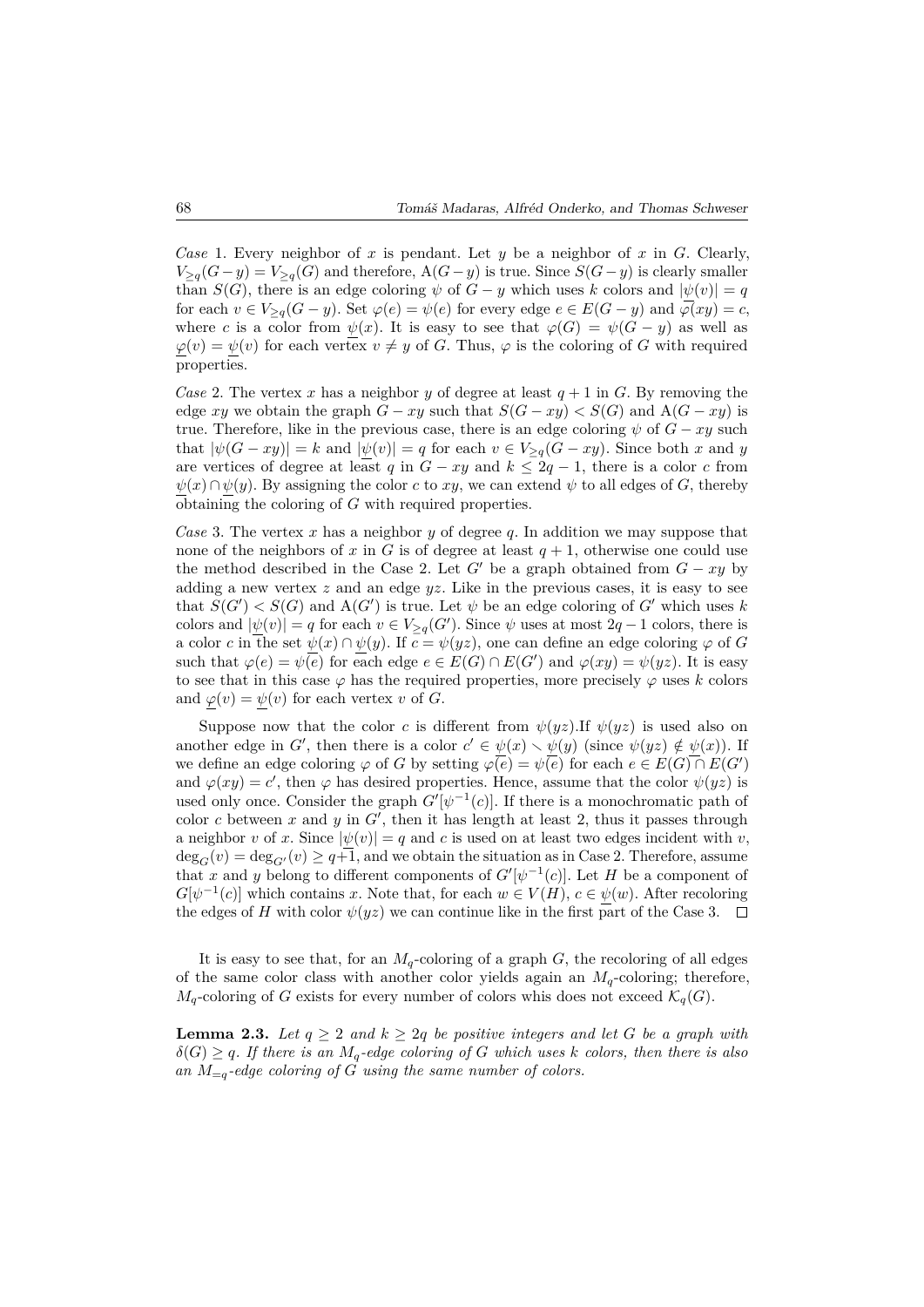*Proof.* Suppose that for some graph *G* and integers *q*, *k*, the statement does not hold. Let  $\Phi$  be the set of all  $M_q$ -edge colorings of *G* which use *k* colors. Let  $\varphi$  be the edge coloring from  $\Phi$  such that

$$
S(\varphi) = \sum_{v \in V(G)} (q - |\underline{\varphi}(v)|)
$$

is the smallest possible. Clearly,  $S(\varphi) > 0$ , otherwise  $\varphi$  is an  $M_{=q}$ -coloring.

Let  $v_0$  be a vertex such that  $|\varphi(v_0)| < q$ . Denote by *c* a color used at least twice on edges incident with  $v_0$  in  $\varphi$ , and let  $v_1$  be a neighbor of  $v_0$  such that  $\varphi(v_0v_1) = c$ . There are several cases to be considered.

*Case 1.* Suppose that  $|\varphi(v_1)| = q$ .

*Subcase 1.1.* Let *c* be used only once on edges incident with  $v_1$ . Since

$$
|\underline{\varphi}(v_0) \cup \underline{\varphi}(v_1)| \le (q-1) + q = 2q - 1 < k,
$$

there is a color

$$
c' \in \varphi(G) \smallsetminus (\underline{\varphi}(v_0) \cup \underline{\varphi}(v_1).
$$

By recoloring the edge  $v_0v_1$  with *c*<sup>'</sup>, we obtain an edge coloring  $\varphi^* \in \Phi$  such that  $S(\varphi^*) < S(\varphi)$ , a contradiction.

*Subcase 1.2.* Let  $c$  be used at least twice on edges incident with  $v_1$ . Since

$$
|\underline{\varphi}(v_1)| = q > |\underline{\varphi}(v_0)|,
$$

there is a color

$$
c' \in \underline{\varphi}(v_1) \smallsetminus \underline{\varphi}(v_0).
$$

By recoloring the edge  $v_0v_1$  with *c*<sup>'</sup>, we obtain an edge coloring  $\varphi^* \in \Phi$  with  $S(\varphi^*) < S(\varphi)$ , a contradiction.

*Case 2.* Suppose now that  $|\varphi(v_1)| < q$ . Then there exists a color

$$
c' \in \varphi(G) \setminus (\underline{\varphi}(v_0) \cup \underline{\varphi}(v_1))
$$

(because  $|\varphi(v_0) \cup \varphi(v_1)| < 2q \leq k$ ). By recoloring the edge  $v_0v_1$  with *c*', we obtain an edge coloring  $\varphi^* \in \Phi$  such that  $|\underline{\varphi^*}(v_0)| > |\underline{\varphi}(v_0)|$  and  $|\underline{\varphi^*}(v_1)| \geq |\underline{\varphi}(v_1)|$ ; hence  $S(\varphi^*) < S(\varphi)$ , a contradiction.

Let us note that, for  $E_{=q}$ -coloring, an analogue of Theorem 1.1 does not hold. To demonstrate this, consider an  $E_{=2}$ -coloring of a 4-regular graph *G*. It is not hard to see that if an edge *uv* has a color *c*, then *c* appears also on two other edges incident with *u* and *v*, respectively. This implies that the color classes of  $E_{=2}$ -coloring of *G* are the collections of edge-disjoint cycles. Now, take the graph of the icosidodecahedron (which is plane and 4-regular, and consists of 20 triangular and 12 pentagonal faces in such a way that none two faces of the same size share an edge). For this graph, there exists an  $E_{-2}$ -coloring using 12 and 20 colors, as seen from the collection of all its triangular resp. pentagonal faces. If there exists such a coloring which uses 19 colors,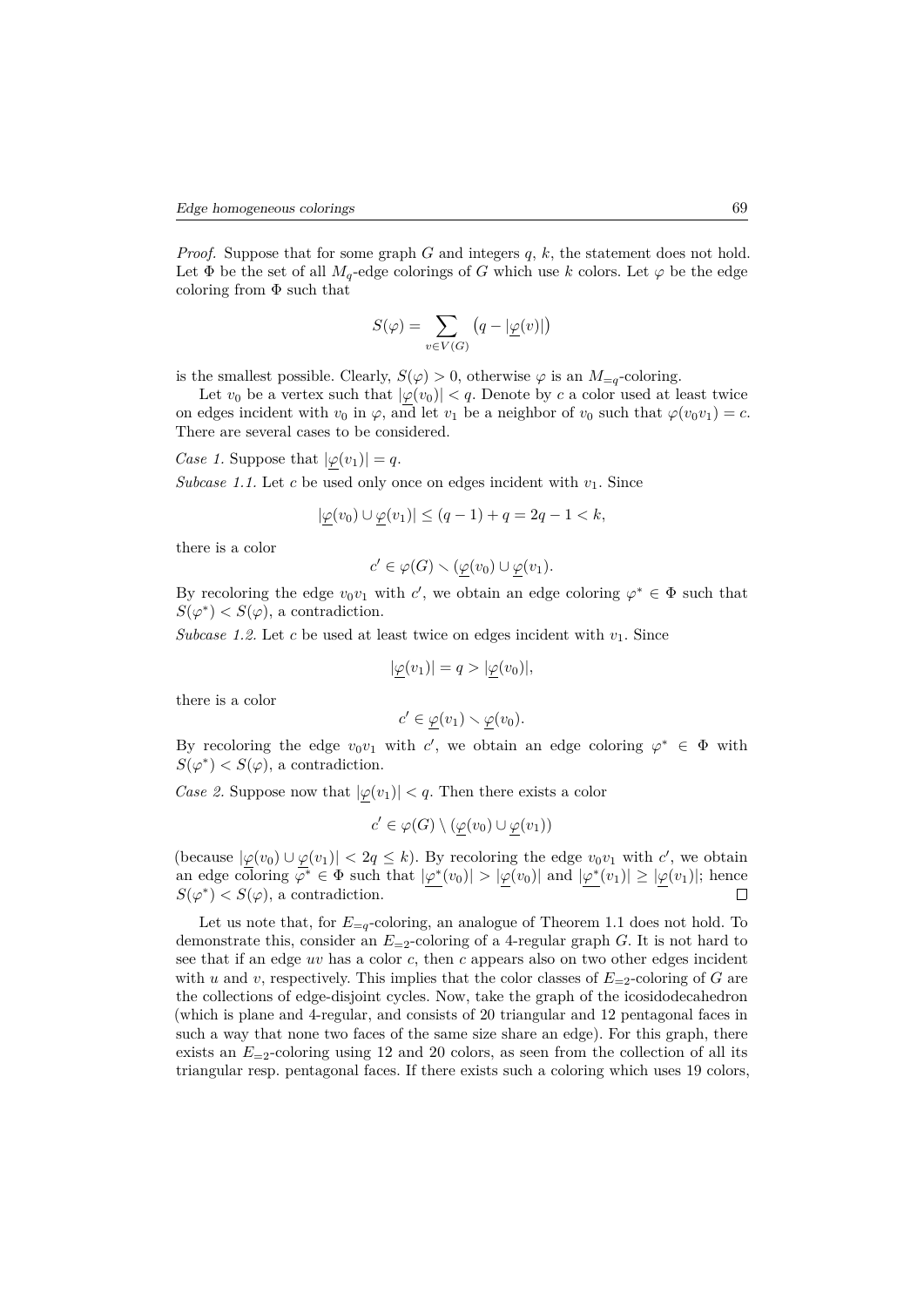then the edge set shall be partitioned into 19 cycles. Since the icosidodecahedron graph contains no 4-cycles, such a partition necessarily contains 18 3-cycles and a single 6-cycle which is formed by adjacent triangular and pentagonal face. This 6-cycle, however, prevents five 3-cycles to be part of the considered partition, a contradiction.

Note that an  $E_{\approx q}$ -coloring is a special case of an  $E_{=q}$ -coloring. Therefore, if a graph *G* admits an  $E_{\approx q}$ -coloring, then it also admits an  $E_{=q}$ -coloring, for given  $q \ge 2$ . On the other hand, if *G* does not admit an  $E_{=q}$ -coloring, then it does not admit an  $E_{\approx q}$ -coloring. Thus, the following lemmas prove both Theorem 1.3 and Theorem 1.4; Theorem 1.2 then follows from Theorem 1.3.

**Lemma 2.4.** Let  $\varphi$  be an edge coloring of a  $(q + 1)$ -regular graph G. Then,  $\varphi$  is *an*  $E_{=q}$ -coloring of *G if and only if*  $\varphi$  *is a proper coloring of G.* 

*Proof.* First, let  $\varphi$  be an  $E_{=q}$ -coloring of *G*. Suppose to the contrary that  $\varphi$  is not a proper coloring of *G*. Let *e* be the edge of *G* with endvertices *u* and *v*, such that  $\varphi(e)$  is used at least twice on edges incident with *v*. Denote by  $e_1, \ldots, e_{q+1}$  the edges incident with *v* in *G*,  $e_1 = e$  and  $\varphi(e_2) = \varphi(e_1)$ . Since,  $\varphi$  is an  $E_{=q}$ -coloring,  $|\{\varphi(e_2), \ldots, \varphi(e_{q+1})\}| = q$ . Therefore,  $\varphi(e_3)$  is different from  $\varphi(e_2)$ . Evidently,  $\underline{\varphi}_v(e_3) =$  $\varphi_{\psi}(e) \setminus {\varphi}(e_3)$ . Thus,  $|\underline{\varphi}_{\psi}(e_3)| = q - 1$ , a contradiction; so,  $\varphi$  is a proper coloring of *G*.

On the other hand, it is easy to see that each proper coloring of *G* is also an  $E_{=q}$ -coloring of *G*, which completes the proof.  $\Box$ 

It is easy to see that a proper coloring of a  $(q + 1)$ -regular graph is an  $E_{\approx q}$ -coloring if and only if *G* is of class 1.

**Lemma 2.5.** *If G is an*  $E_{=q}$ *-colorable graph for some*  $q \geq 2$ *, then G does not contain a vertex v such that*  $q + 1 < \deg_G(v) < 2q$ *.* 

*Proof.* Suppose the lemma were false. Then we could find an  $E_{=q}$ -coloring  $\varphi$  of a graph *G* and a vertex  $v \in V(G)$  such that  $q+1 < deg_G(v) < 2q$ . Since  $q+1 < deg_G(v)$ , there are two edges incident to  $v$ , denoted by  $e_1$  and  $e_2$ , which are colored with the same color. On the other hand,  $\deg_G(v) < 2q$  implies that there is an edge  $e_3$  incident to *v* which has unique color, i.e., the color used on  $e_3$  is used only once on edges incident to *v*. Therefore,  $\varphi_v(e_1) = \varphi(v)$  and  $\varphi_v(e_3) = \varphi(v) \setminus {\varphi(e_3)}$ . Thus, sets  $\varphi_v(e_1)$  and  $\varphi$ <sub>*v*</sub>(*e*<sub>3</sub>) have clearly different cardinalities, a contradiction.  $\Box$ 

**Lemma 2.6.** *Let*  $q \geq 2$  *be an integer and let*  $\varphi$  *be an*  $E_{=q}$ *-coloring of a graph G.*  $If |\varphi(v)| = q + 1$  *then*  $deg_G(v) = q + 1$ *.* 

*Proof.* Suppose that  $\varphi$  be an  $E_{=q}$ -coloring of a graph *G* and there is a vertex  $v \in V(G)$ such that  $|\varphi(v)| = q + 1$  and  $\deg_G(v) \geq q + 2$ . Then, there is a color *c* which is used on at least two edges incident to *v*. Let *e* be the edge of color *c* incident with *v*. Then  $\mathcal{L}_v(e) = \mathcal{L}(v)$  and therefore,  $|\mathcal{L}_v(e)| = q + 1$ , a contradiction.  $\Box$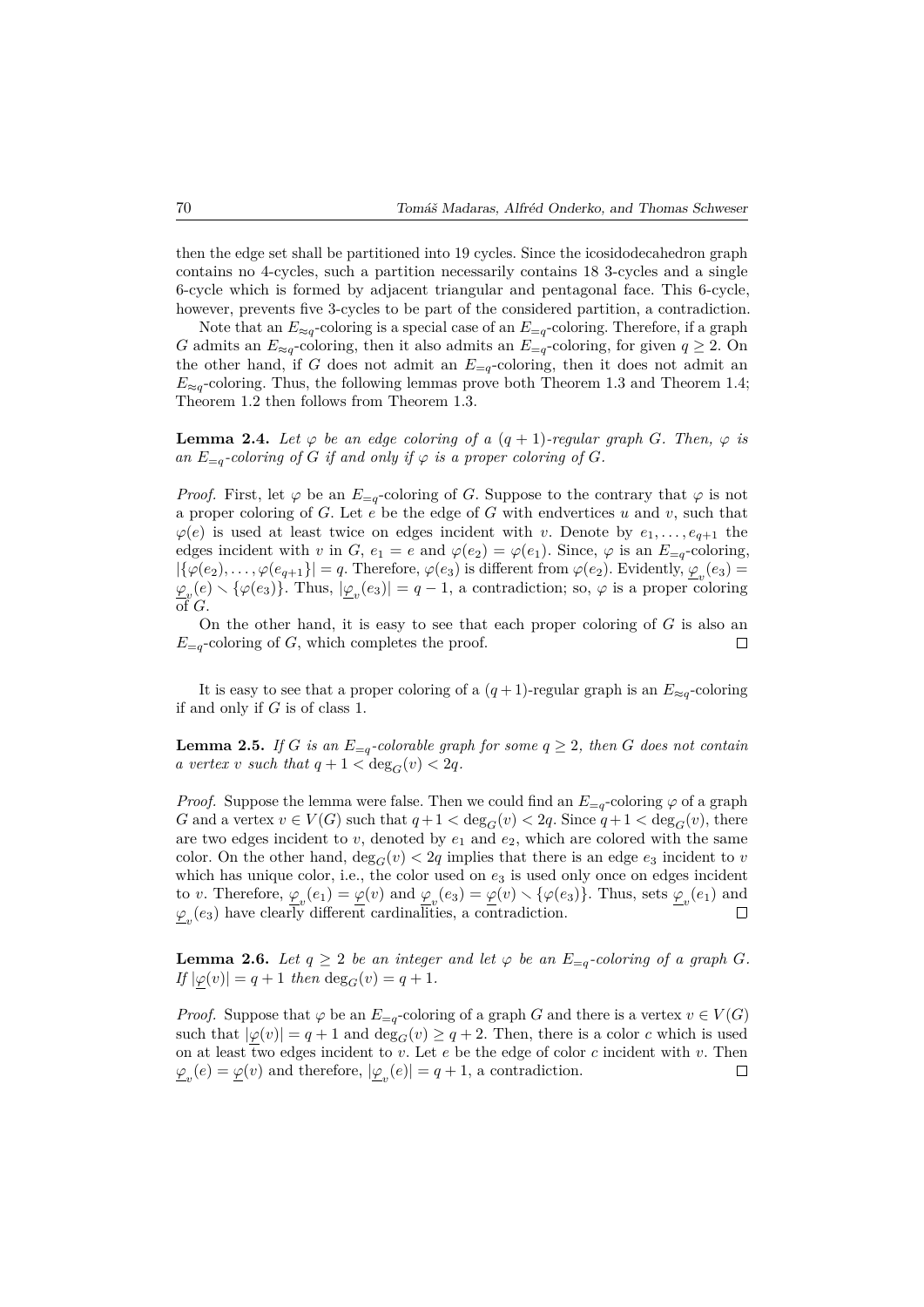**Lemma 2.7.** *Let*  $q \geq 2$  *be an integer and let G be a graph with*  $\delta(G) \geq 2q$ *. Then G is E*≈*q-colorable using q colors.*

*Proof.* Let *G* be a graph with  $\delta(G) \geq 2q$  which is not  $E_{\approx q}$ -colorable using *q* colors, and

$$
S(G) = \sum_{v \in V(G)} (\deg_G(v) - 2q)
$$

be minimal.

Suppose that there are two adjacent vertices *u* and *v* of degree at least  $2q + 1$ in *G*. Clearly,  $S(G - uv) < S(G)$ , thus,  $G - uv$  is  $E_{\approx q}$ -colorable. We may expand  $E_{\approx q}$ -coloring of *G* − *uv* to  $E_{\approx q}$ -coloring of *G*, which uses *q* colors, by simply coloring the edge *uv* with any color.

Now, suppose that *G* does not contain a pair of adjacent vertices of degree at least  $2q + 1$ . First, we discuss the case, when there are at least two vertices, denoted by  $u_1$ and  $u_2$ , of degree at least  $2q + 1$  in *G*. Let  $v_1$  and  $v_2$  be two vertices adjacent to  $u_1$  and *u*2, respectively. Let *H* be the graph which is obtained by removing an edge from  $K_{2q+1}$ , and let *x*<sub>1</sub> and *x*<sub>2</sub> be two vertices of *H* with deg<sub>*H*</sub>(*x*<sub>1</sub>) = deg<sub>*H*</sub>(*x*<sub>2</sub>) = 2*q* − 1. We now construct a graph *G*<sup> $\prime$ </sup> from the disjoint union of  $G - u_1v_1 - u_2v_2$  and *H*, by adding edges  $x_1v_1$  and  $x_2v_2$ . Clearly,  $\delta(G') \geq 2q$  and  $S(G') < S(G)$ . Thus, there is an  $E_{\approx q}$ -coloring  $\varphi'$  of *G'* with *q* colors. Let  $\varphi$  be an edge coloring of *G* such that  $\varphi(e) = \varphi'(e')$  for each  $e \in E(G) \cap E(G')$ ,  $\varphi(u_1v_1) = \varphi'(x_1v_1)$  and  $\varphi(u_2v_2) = \varphi'(x_2v_2)$ . Evidently,  $\varphi$  is an  $E_{\approx q}$ -coloring of *G*.

Finally, we discuss the case, when there is only one vertex of *G*, denoted by *u*, of degree at least  $2q + 1$ . Since the sum of degrees of all vertices of a graph is even, the degree of *u* in *G* is at least  $2q + 2$ . Let  $v_1$  and  $v_2$  be two neighbors of *u*, both of degree 2*q* in *G*. Similarly, as in previous case, let *H* be a graph obtained from  $K_{2q+1}$ by removing an edge. Denote by  $x_1$  and  $x_2$  vertices of degree  $2q - 1$  in *H*. Let *G*<sup>'</sup> be the graph obtained from the disjoint union of  $G - uv_1 - uv_2$  and  $H$ , by adding edges  $x_1v_1$  and  $x_2v_2$ . Analogously to previous case,  $S(G') < S(G)$  implies the existence of  $E_{\approx q}$ -coloring of *G*<sup>'</sup>, which can be easily transformed into  $E_{\approx q}$ -coloring of *G*.

Therefore, *G* does not contain a vertex of degree at least  $2q+1$ . Thus, *G* is  $2q$ -regular graph and by Petersen's 2-factor theorem, it is 2-factorable. By coloring  $q$  edge disjoint 2-factors with one color each, we obtain an  $E_{\approx q}$ -coloring, a contradiction.  $\Box$ 

#### 3. CONCLUDING REMARKS

Theorem 1.2 yields that line graph of each graph of minimum degree at least 4 is vertex 2-colorable in a way that each vertex contains both colors in its neighborhood. This coloring is known as the R6-role coloring (see [7]) and its existence for general graphs was shown to be NP-complete in [18]; it remains NP-complete even for split graphs, see [10]. For some graph classes, like chordal graphs ([19]) or cographs ([17]), the existence of a general 2-role coloring (that is, not restricted to R6-type) can be decided in polynomial time; however, the role and homogeneous colorability (in the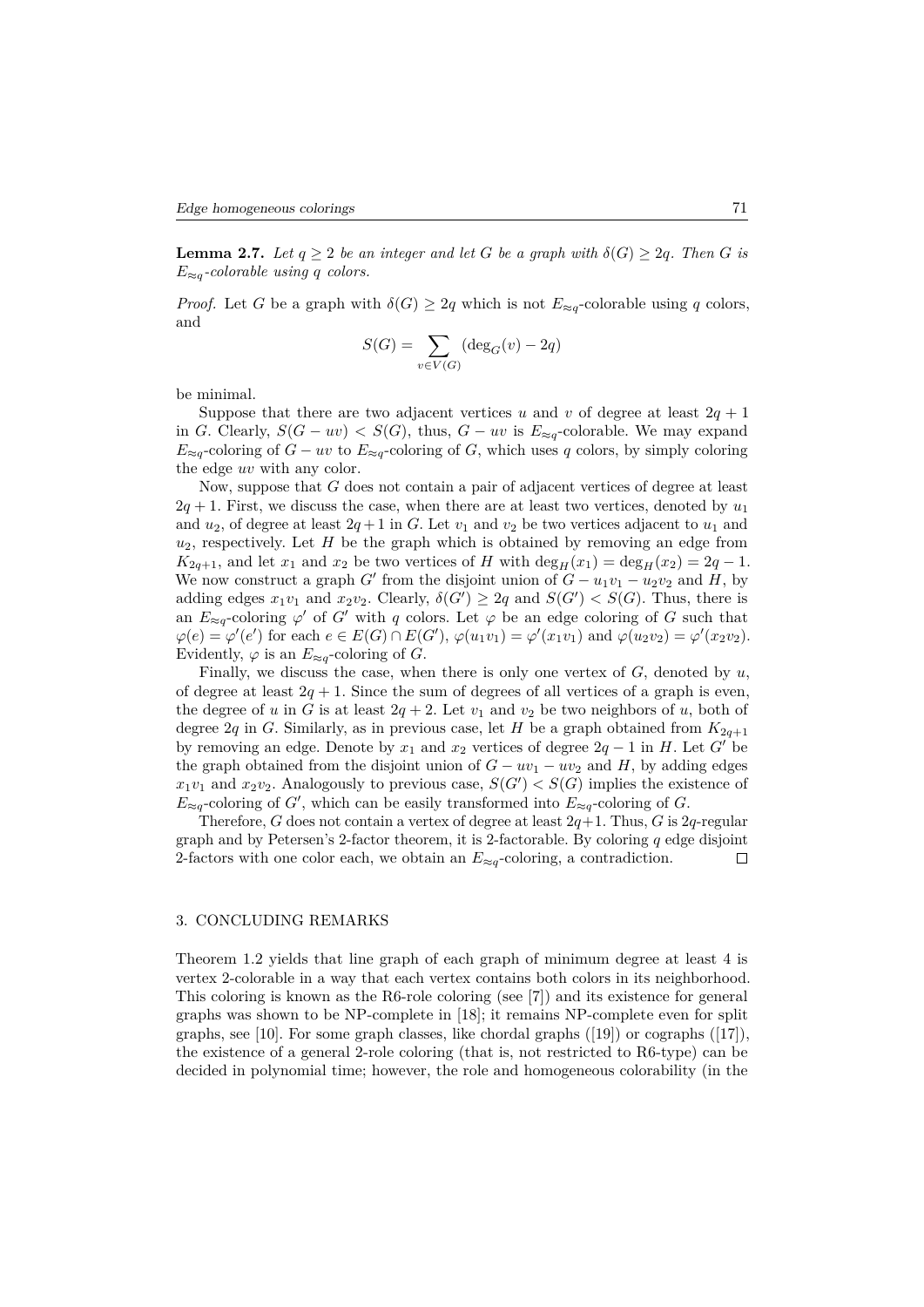sense that each vertex sees the same number of colors) of line- and related graphs as well as of selected graph operations seems to be still open.

Note also that there are graphs of minimum degree 2 which do not have an  $L_{=2}$ -coloring with just two colors – an easy example is theta-graph formed from three paths of length 5 (however, it is  $L_{=2}$  colorable using three colors). Therefore, it would be interesting to find a graph of minimum degree 2 or 3 which is not  $L_{=2}$ -colorable (as we believe that it might exist).

#### **Acknowledgements**

*This work was supported by the Slovak Research and Development Agency under the contract No. APVV-19-0153, by the Science Grant Agency - project VEGA 1/0574/21, and by UPJŠ internal grant VVGS-PF-2020-1430. Research partially supported by DAAD, Germany (as part of BMBF) and by the Ministry of Education, Science, Research and Sport of the Slovak Republic within the project 57447800.*

## REFERENCES

- [1] K. Budajová, J. Czap, *m*2*-edge coloring and maximum matching of graphs*, Int. J. Pure Appl. Math. **88** (2013), no. 2, 161–167.
- [2] J. Czap, *Mi-edge colorings of graphs*, Appl. Math. Sci. **5** (2011), no. 49, 2437–2442.
- [3] J. Czap, *A note on M*2*-edge colorings of graphs*, Opuscula Math. **35** (2015), no. 3, 287–291.
- [4] J. Czap, P. Šugerek, *Mi-edge colorings of complete graphs*, Appl. Math. Sci. **9** (2015), no. 77, 3835–3842.
- [5] J. Czap, M. Horňák, S. Jendrol', *A survey on the cyclic coloring and its relaxations*, Discuss. Math. Graph Theory **41** (2021), 5–38.
- [6] J. Czap, P. Šugerek, J. Ivančo, *M*2*-edge colorings of cacti and graph joins*, Discuss. Math. Graph Theory **36** (2016), 59–69.
- [7] M.G. Everett, S. Borgatti, *Role coloring a graph*, Math. Social Sci. **21** (1991), no. 2, 183–188.
- [8] R.J. Faudree, A. Gyárfás, R.H. Schelp, Z. Tuza, *The strong chromatic index of graphs*, Ars Combin. **29B** (1990), 205–211.
- [9] J.-L. Fouquet, J.-L. Jolivet, *Strong edge-colorings of graphs and applications to multi-k-gons*, Ars Combin. **16** (1983), 141–150.
- [10] P. van 't Hof, D. Paulusma, J.M.M. van Rooij, *Computing role assignments of chordal graphs*, Theoret. Comput. Sci. **411** (2010), 3601–3613.
- [11] J. Ivančo, *M*2*-edge colorings of dense graphs*, Opuscula Math. **36** (2016), no. 5, 603–612.
- [12] M. Janicová, T. Madaras, R. Soták, B. Lužar, *From NMNR-coloring of hypergraphs to homogenous coloring of graphs*, Ars Math. Contemp. **12** (2017), no. 2, 351–360.
- [13] H. Lei, Y. Shi, *A survey on star edge-coloring of graphs*, arXiv:2009.08017, 2020.